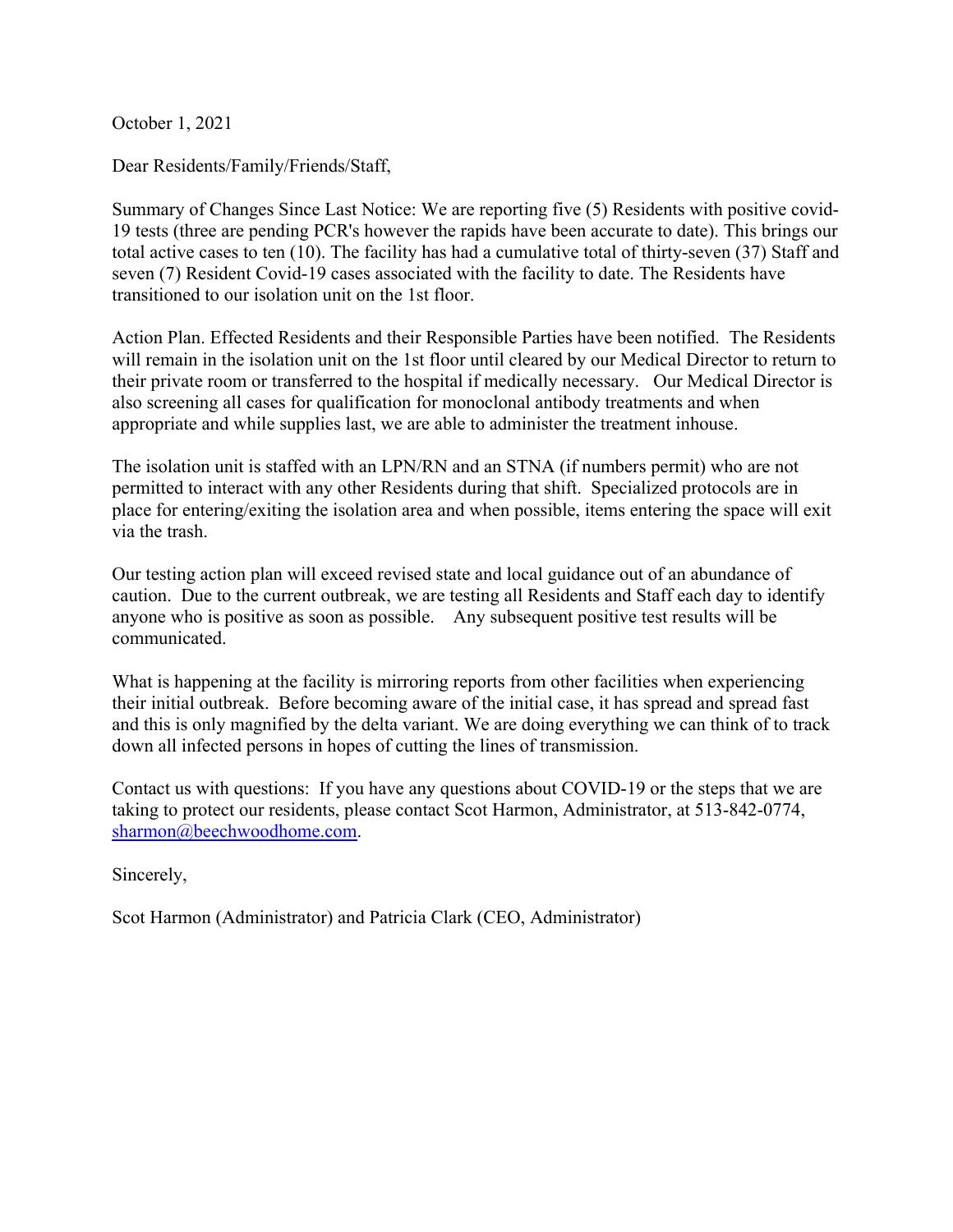October 4, 2021 Update

Dear Residents/Family/Friends/Staff,

Summary of Changes Since Last Notice: We are reporting three (3) Residents and one (1) Staff member with positive covid-19 tests (of which two are still pending PCR).This brings our total active cases to thirteen (13). The facility has had a cumulative total of thirty-eight (38) Staff and ten (10) Resident Covid-19 cases associated with the facility to date. The Residents have transitioned to our isolation unit on the 1st floor. The staff member has been placed on medical leave and removed from the schedule upon notification to minimize exposure risk to other Residents/Staff and will remain on medical leave until they meet the mandated criteria to return to work.

### **Action Plan.**

Effected Residents and their Responsible Parties have been notified. The Residents will remain in the isolation unit on the 1stfloor until cleared by our Medical Director to return to their private room or transferred to the hospital if medically necessary . Our Medical Director is also screening all cases for qualification for monoclonal antibody treatments and when appropriate and while supplies last, we are able to administer the treatment inhouse.

Our testing action plan will exceed revised state and local guidance out of an abundance of caution. Due to the current outbreak, we are testing all Residents and Staff each day to identify anyone who is positive as soon as possible. Any subsequent positive test results will be communicated

Contact us with questions: If you have any questions about COVID-19 or the steps that we are taking to protect our residents, please contact Scot Harmon, Administrator, at 513-842-0774, sharmon@beechwoodhome.com .

Sincerely,

Scot Harmon, Administrator and Patricia A. Clark, CEO, Administrator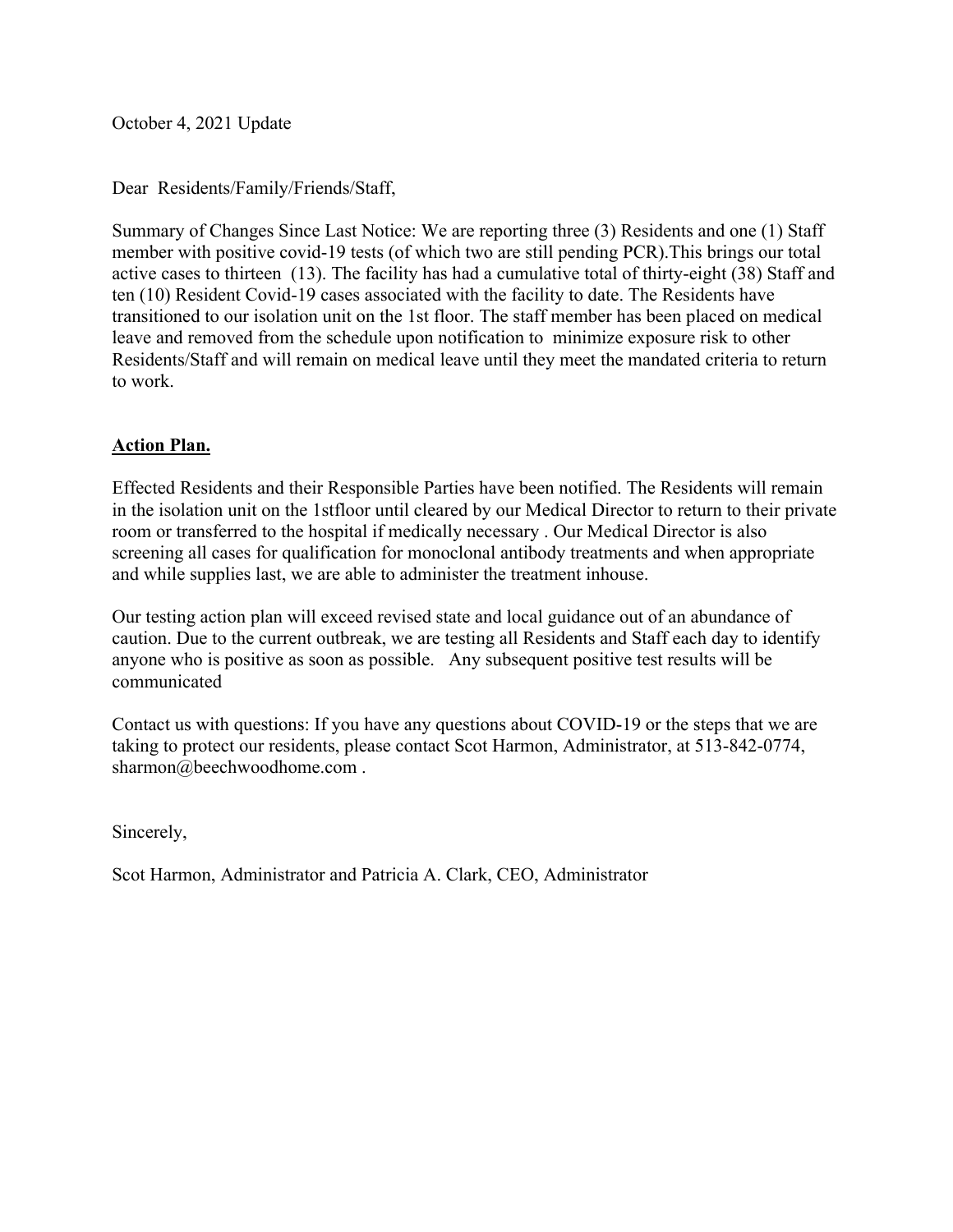

October 6, 2021

Dear Residents/Family/Friends/Staff,

Summary of Changes Since Last Notice: We are reporting two (2) Residents and two (2) Staff member with positive covid-19 tests (of which one is still pending PCR). This brings our total active cases to seventeen (17). The facility has had a cumulative total forty (40) Staff and twelve (12) Resident Covid-19 cases associated with the facility to date. The Residents have transitioned to our isolation unit on the 1<sup>st</sup> floor. The staff members have been placed on medical leave and removed from the schedule upon notification to minimize exposure risk to other Residents/Staff and will remain on medical leave until they meet the mandated criteria to return to work.

Action Plan. Effected Residents and their Responsible Parties have been notified. The Residents will remain in an isolation unit on the 1st floor until cleared by our Medical Director to return to their private room or transferred to the hospital if medically necessary. We have created a second adjacent isolation unit and currently have the capacity for twelve. The unit is staffed by volunteers, and we increase the number of RN/STNAs based upon the number and acuity of those that require this service. Monoclonal antibody treatments are administered when medically appropriate and while supplies last we are able to administer the treatment inhouse.

Our testing action plan will **exceed** revised state and local guidance out of an abundance of caution. Due to the current outbreak, we are testing all Residents and Staff daily to identify anyone who is positive as soon as possible. Any subsequent positive test results will be communicated.

Contact us with questions: If you have any questions about COVID-19 or the steps that we are taking to protect our residents, please contact Scot Harmon, Administrator, at 513-842-0774, sharmon@beechwoodhome.com.

Sincerely,

Scot Harmon, Patricia A. Clark, DM Administrator CEO, Administrator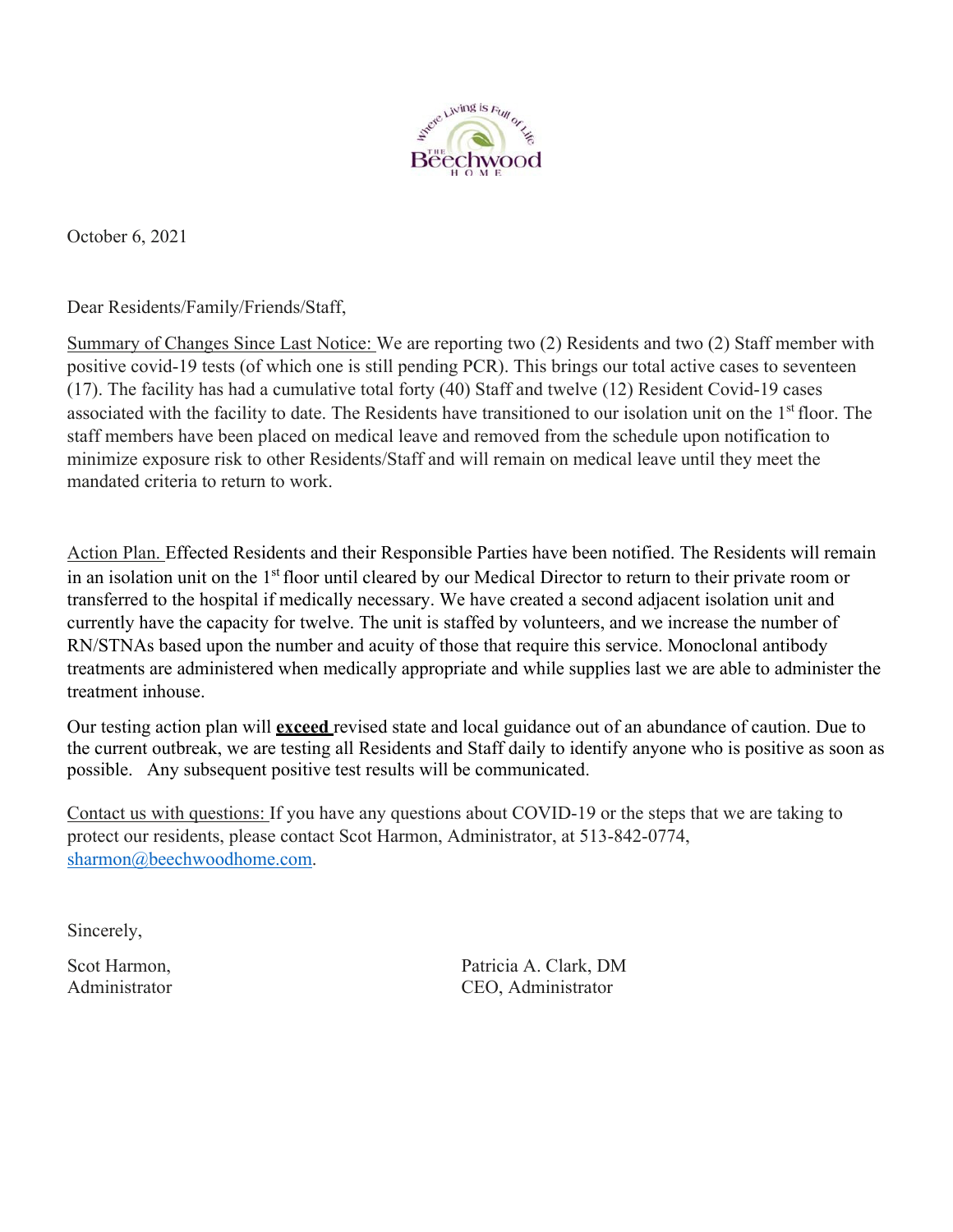October 6, 2021

Residents/Family/Friends/Staff

On behalf of our Covid Committee, I would like to:

‐Thank everyone associated with The Beechwood Home for your unwavering support and understanding as we manage our first and hopefully last Covid outbreak. Our entire community has really pulled together during this challenging time. ‐Special Thanks to our Residents who have done an impeccable job wearing masks when outside of their rooms and for the most part hunkering down in their private spaces.

‐Special Thanks to the RN's and STNA's who have volunteered to staff the Isolation Unit.

‐Special Thanks to Kendra (our DON) who has essentially lived at the facility since this outbreak began and has been on the cutting edge of administering the monoclonal treatments when prescribed.

After consulting with the local public health department and CDC guidance regarding an internal spread outbreak, the following parameters outline our timeline for resuming normal operations. If any additional positive cases arise, the timeline will reset to day 1.

Day 1-5 from last known positive result: daily testing of Residents/Staff, visitation suspended (except for compassionate care visits), Residents isolating to Clinical Floors.

Day 4-14 from last known positive result: Residents permitted to spend time on the porch and front circle with fellow floor residents on alternating days. A schedule will be posted when applicable. Access to the courtyard will not be permitted as it is adjacent to our isolation unit. Visitation suspended (except for compassionate care visits).

**Day 6‐14 from last known positive result**: Testing of Residents/Staff will transition to every 3 days (biweekly for most staff). We will test anyone with s/s of a respiratory illness at any time. We will also test any Residents/Staff that request it for peace of mind. Visitation suspended (except for compassionate care visits).

Day 15 from last known positive result: resume visitation, comingling of floors, 1<sup>st</sup> floor dining, 1<sup>st</sup> floor Activities

From this outbreak we have witnessed firsthand how easily Covid can spread in a communal living setting such as a nursing home. We cannot stress enough how important it will be for everyone every day to be aware of the exposure risks you are taking and how it could impact the facility as this initial outbreak has done.

On a positive note, the spirits amongst those in and staffing the isolation unit are surprisingly high. There is a true sense of comradery in this space which is the ideal environment for recovery.

We sincerely appreciate your understanding and compliance with these measures aimed at keeping our Beechwood Family safe and healthy. We have implemented all public health measures and are exceeding testing guidance with the goal to resume normal operations as soon as possible.

As always if you have any questions/comments/concerns please contact me, Scot Harmon (Administrator) or Patricia Clark (CEO).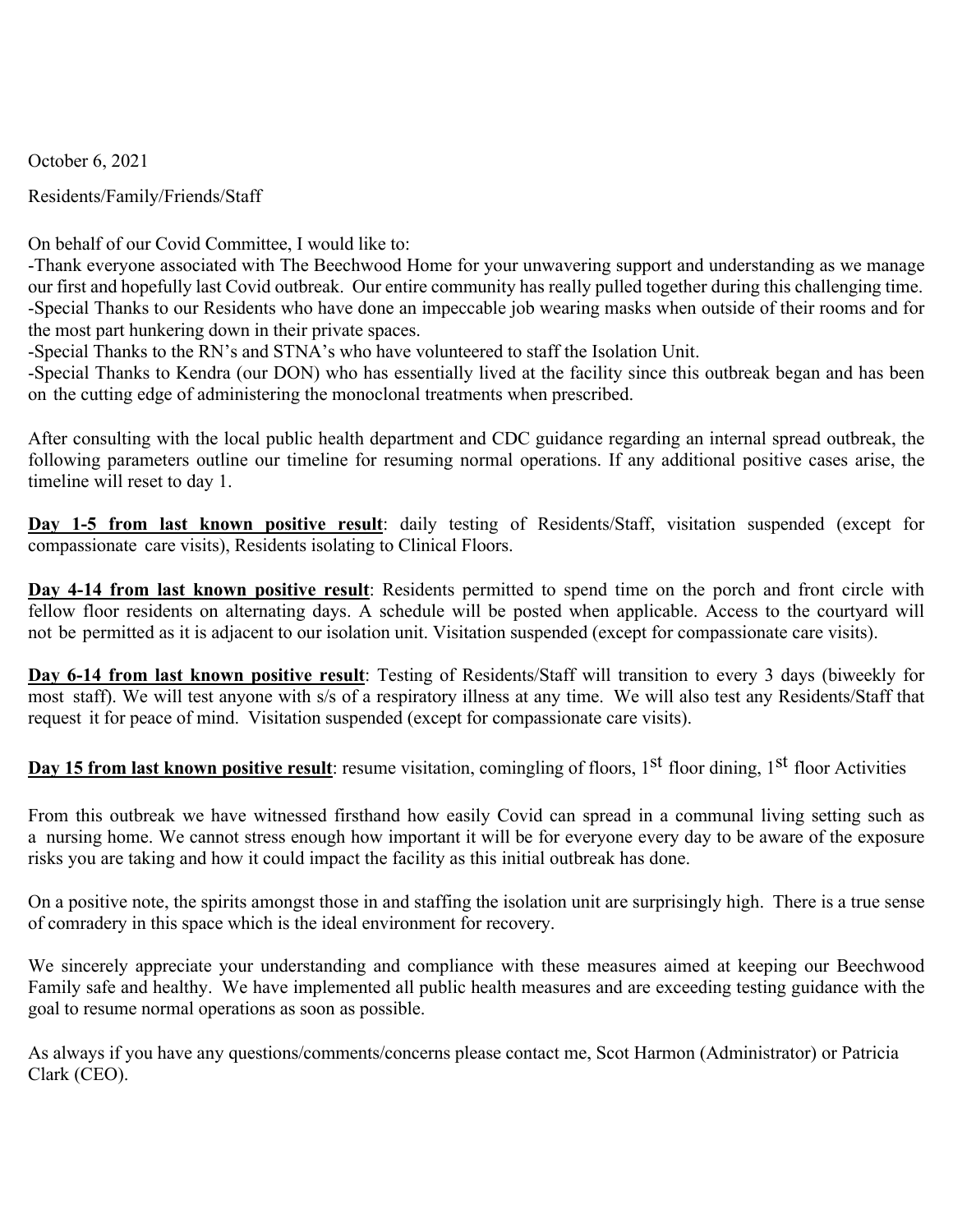

# October 8th, 2021

Residents/Family/Friends/Staff,

Great News: We are happy to report that we have gone two days without any additional positive covid‐19 test results which we hope is a sign that transmission related to this initial outbreak is coming to an end. As of today, we project permitting Residents to spend time on the porch and front circle during alternating days per clinical floor early next week. Only time will tell how this initial outbreak ultimately pans out and we may have to reset this timeclock if another positive case is obtained however for today, we are celebrating this achievement.

Reminder: We are unimaginably fortunate at the facility to have the state-of-the-art facilities that we do. Covid-19 spreads through droplet transmission and our state-of-the-art HVAC system which utilizes 100% fresh air intake with HEPA filters exceeds indoor air quality guidance by public health organizations related to the pandemic. All Residents also reside in private rooms. While the current outbreak has been stressful for everyone, I hope it brings some peace of mind to know that the facility is truly one of the safest long-term care facilities that one could possibly reside in due to the investments the facility has made from a facilities perspective.

Thank you to the Residents and Staff once again for all that is being done to get this outbreak behind us as soon as possible. Infection control measures work and save lives.

As always if you have any questions/comments/concerns please contact me, Scot Harmon (Administrator) or Patricia Clark (CEO).

### **Heather Hefren MSW, LSW**

Social Services/Admission Coordinator Director of Social Services **M:** 513-702-8301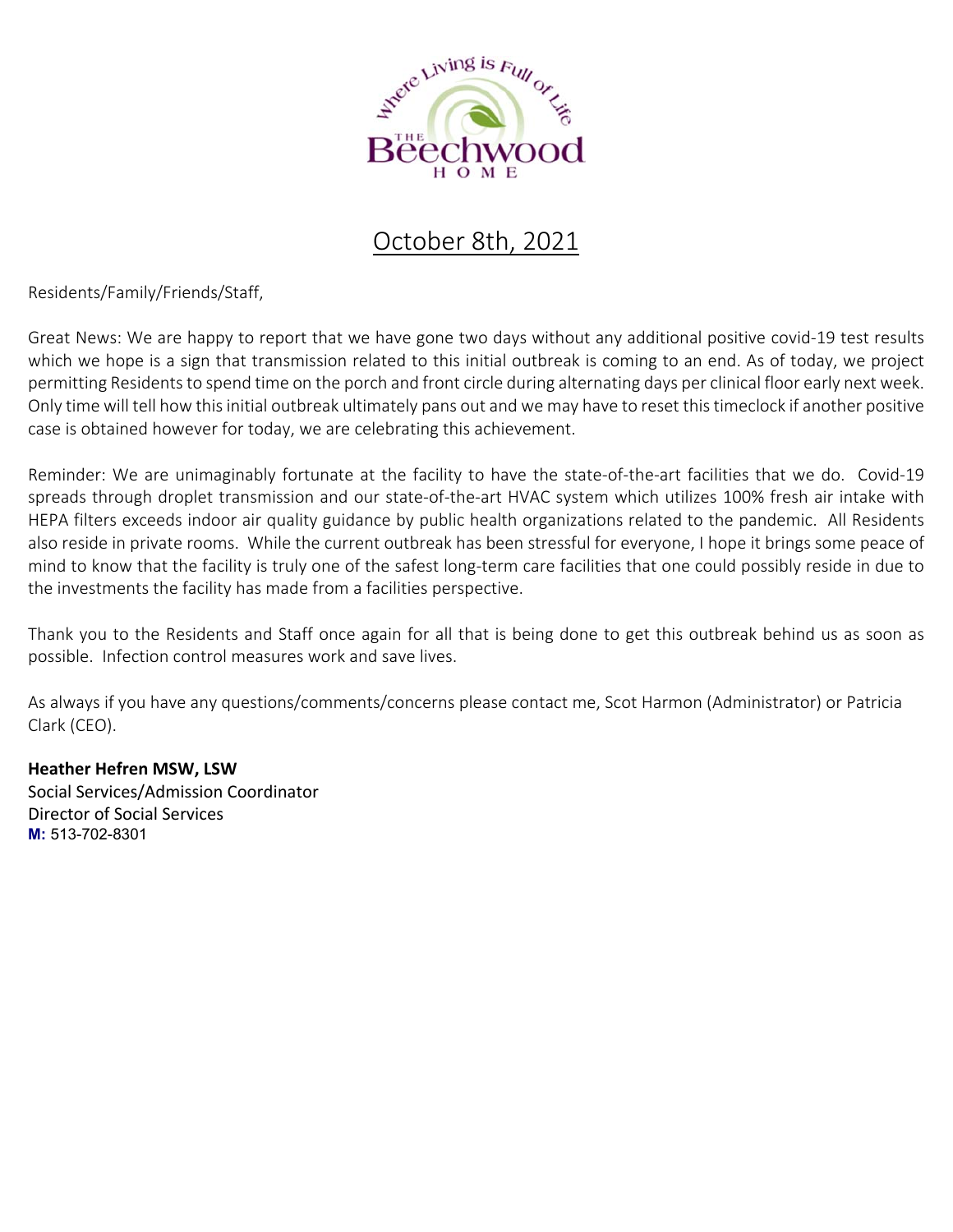October 11, 2021

Residents/Family/Friends/Staff,

Great News: we achieved 5 consecutive days without any positive covid cases. Access to the Porch and Front Circle has resumed on alternating days for Residents, starting with 3rd floor today. As indicated previously in our return to normal timeline, we will begin to test Residents every three days for the remainder of the outbreak testing process . We are cautiously optimistic for our projected return to normal date of October 21" however as this pandemic has taught us, nothing is a guarantee, and a positive case would reset our timeline to day 1.

More Great News: Our first Resident transferred back to their private room from the Isolation Unit yesterday with balloons, an enormous bag of Reece Cups and a framed "I Kicked Covid's A#\$" memorable plaque in hand.

Projected Amazing News : By weeks end, all of our Residents are projected to return to their private rooms marking an end to the use of the Isolation Unit, which we are ecstatic about.

|           | Monday                | October 2021          |                       |                         | <b>Porch &amp; Front Circle</b><br><b>Schedule</b> |                       |
|-----------|-----------------------|-----------------------|-----------------------|-------------------------|----------------------------------------------------|-----------------------|
| Sunday    |                       | Tuesday               | Wednesday             | Thursday                | Friday                                             | Saturday              |
|           |                       |                       |                       |                         | 1                                                  | $\overline{2}$        |
| 3         | 4                     | 5                     | 6                     | 7                       | 8                                                  | 9                     |
| 10        | 11                    | 12                    | 13                    | 14                      | 15                                                 | 16                    |
|           | 3rd Floor             | 2 <sup>nd</sup> Floor | 3rd Floor             | 2 <sup>nd</sup> Floor   | 3rd Floor                                          | 2 <sup>nd</sup> Floor |
| 17        | 18                    | 19                    | 20                    | 21                      | 22                                                 | 23                    |
| 3rd Floor | 2 <sup>nd</sup> Floor | 3rd Floor             | 2 <sup>nd</sup> Floor | Return<br>to<br>Normal! |                                                    |                       |
| 24        | 25                    | 26                    | 27                    | 28                      | 29                                                 | 30                    |

As always if you have any questions/comments/concerns please contact Heather Hefren, Scot Harmon (Administrator) or Patricia Clark (CEO).

Sincerely,

| Scot Harmon,  | Patricia Clark     |
|---------------|--------------------|
| Administrator | CEO, Administrator |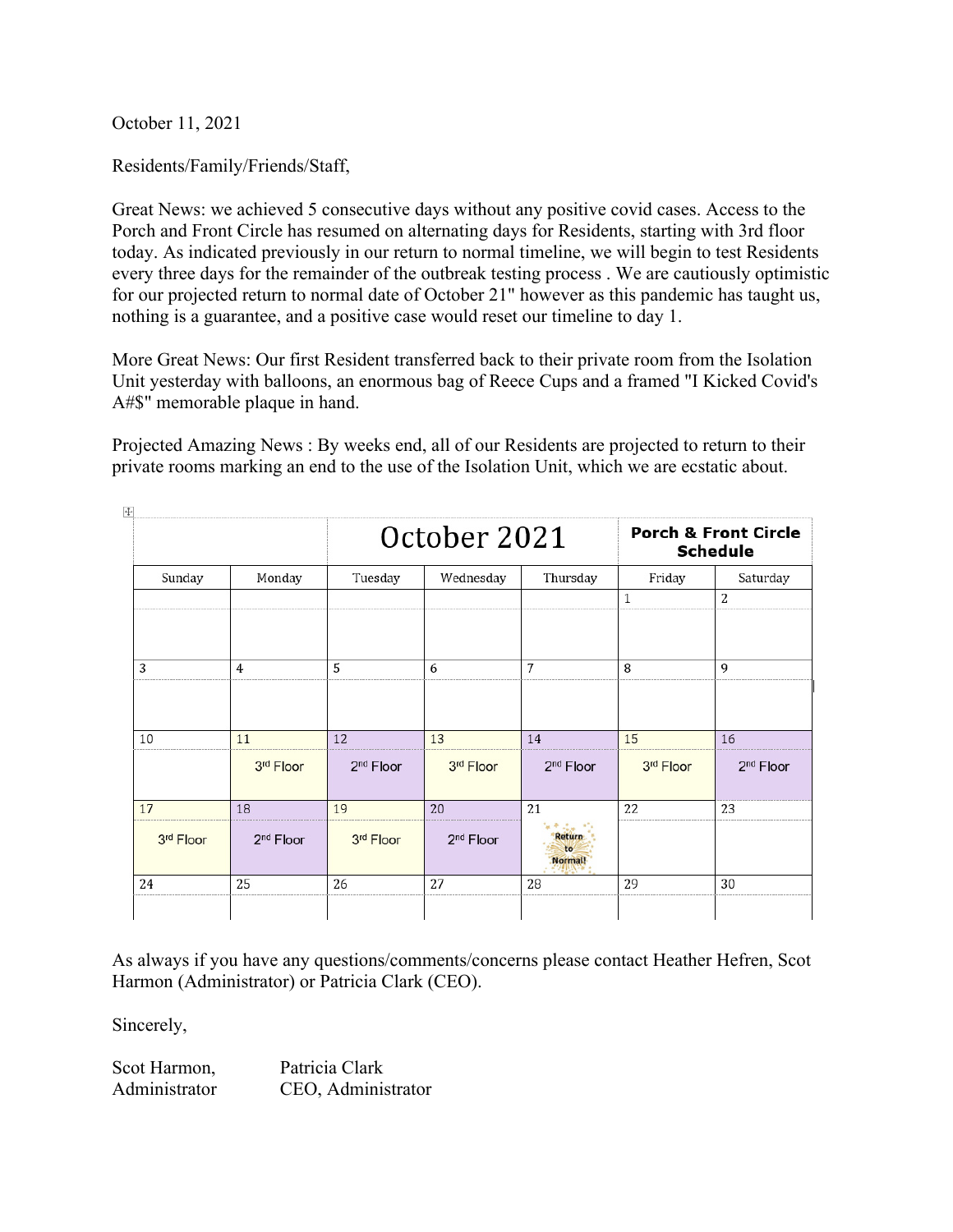

October 15, 2021

Dear Residents/Family/Friends/Staff,

Summary of Changes Since Last Notice: We are reporting one (1) Staff member with confirmed PCR positive covid-19 test. This brings our total active cases to five (5). The facility has had a cumulative total of forty-one (41) Staff and twelve (12) Resident PCR confirmed Covid-19 cases associated with the facility to date. The staff member has been placed on medical leave and removed from the schedule upon notification to minimize exposure risk to other Residents/Staff and will remain on medical leave until they meet the mandated criteria to return to work.

Action Plan: Our action plan will mirror revised state and local guidance. Zero (0) Residents were identified as close contacts therefore there will be no outbreak testing for Residents and **our cautiously optimistic projected return to normal date of 10/21 remains intact.** We will continue our ongoing outbreak testing of Residents/Staff on Sunday and then on Wednesday. Unvaccinated staff are required to be tested twice a week and we will continue voluntary surveillance monitoring of vaccinated staff weekly. Any subsequent positive test results will be communicated.

Contact us with questions: If you have any questions about COVID-19 or the steps that we are taking to protect our residents, please contact Scot Harmon, Administrator, at 513-842-0774, sharmon@beechwoodhome.com.

Sincerely,

Scot Harmon, Scot Harmon, Patricia A. Clark, DM Administrator CEO, Administrator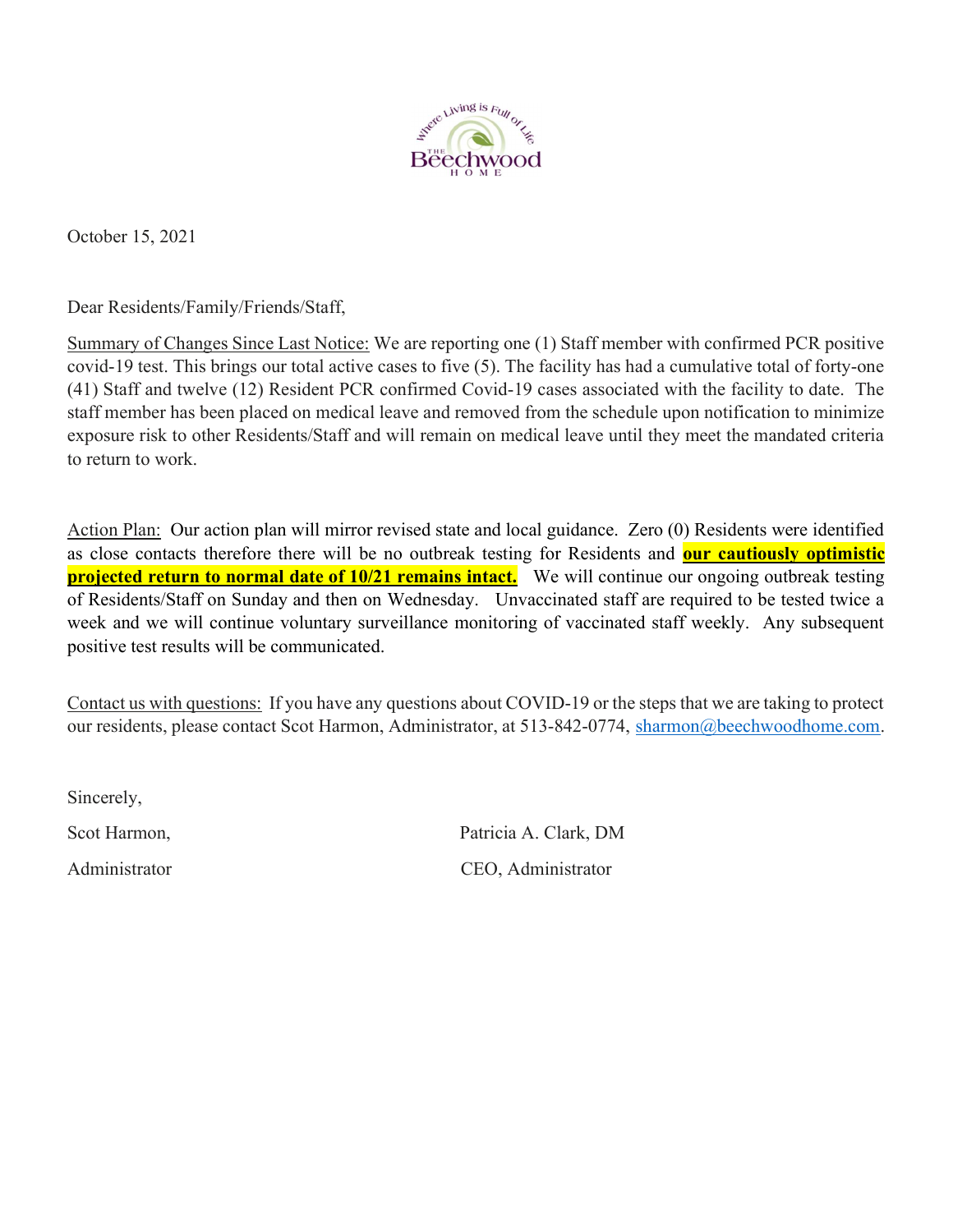October 18, 2021 Update

Residents/Family/Friends/Staff,

Isolation Unit Empty: We are thrilled to announce that our Isolation Unit is officially empty and everyone has successfully transitioned back to their private rooms. This is a major milestone which we are thankful to share with everyone. We only have one additional round of outbreak testing before our anticipated return to normal date of 10/21/21 becomes a reality!

Praise from ODA: In the midst of this initial covid outbreak, we were contact by the Regional Medical Director from the Ohio Department of Aging to discuss every aspect of what occurred at the facility before and during a time we all hoped never would have occurred. On a positive note, we received feedback that in his report, he cited the facility as having developed and implemented the best practices conceivable for Covid-19 and this is something we are very proud of and thank everyone in the Beechwood Family for being a part of its implementation.

Vaccine Clinic: Our next Vaccine Clinic will be held on Tuesday, October 26th. Moderna will be available for those starting a vaccination series and Pfizer will be available for those meeting the qualifications for a booster.

As always if you have any questions/comments/concerns please contact me, Scot Harmon (Administrator) or Patricia Clark (CEO).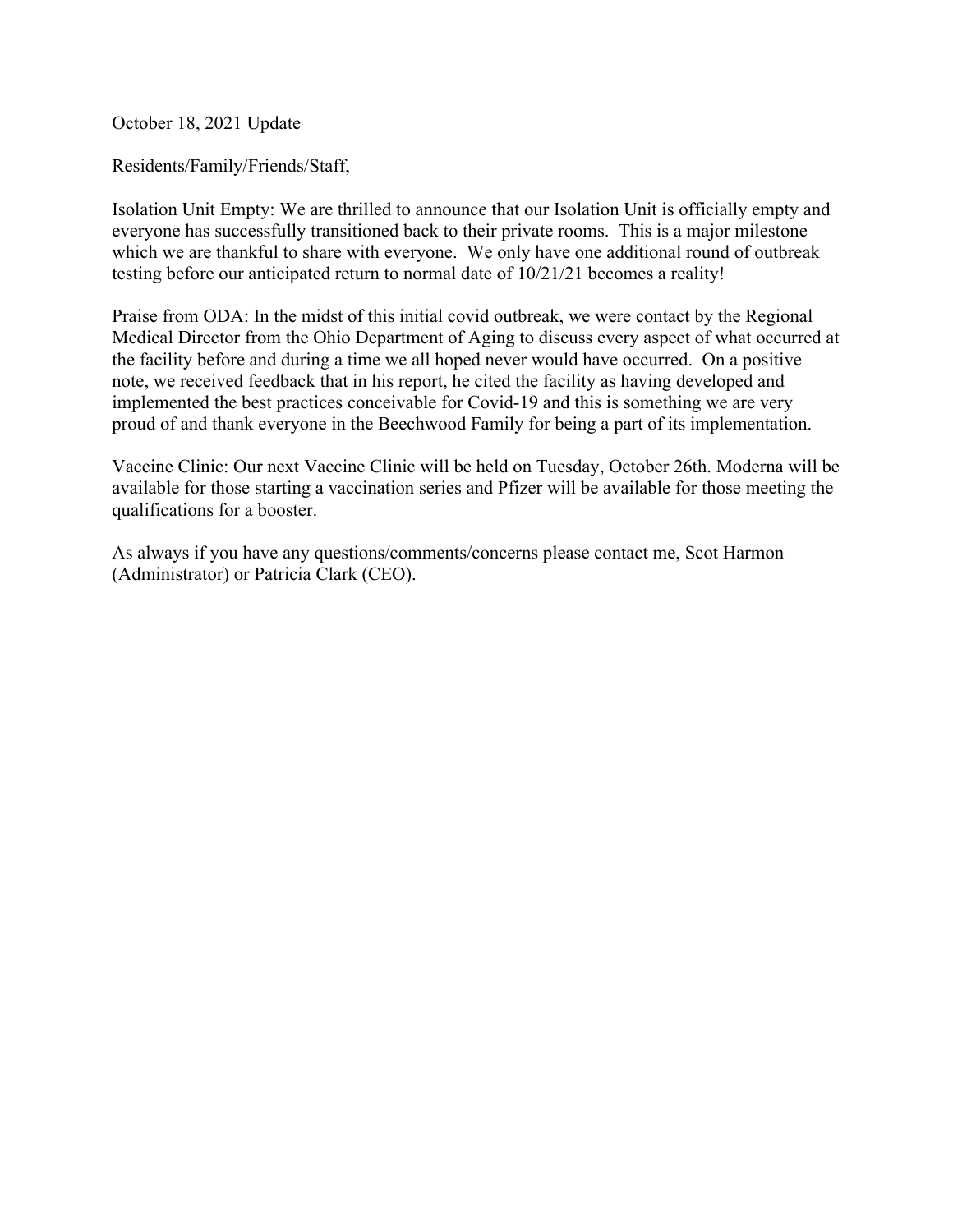# October 20, 2021

Residents/Family/Friends/Staff,

**Turning Over a New Leaf:** We are thrilled to report that we have completed the outbreak testing process pertaining to the internal spread of covid identified on 9/30/21. We will proceed with our return to "new normal" tomorrow however it is vitally important that some difficult lessons be comprehended from this experience.

## **Lessons Learned:**

- No vaccine is 100% and most wane over time so we are stronger together when our community has as much ongoing herd immunity to Covid as possible. We expect the guidelines for the vaccine mandate from Health and Human Services regarding staff vaccinations will be available later this month and will distribute information when available.
- PPE and infection control measures work. Once we were aware that the virus was spreading within the facility, we were able to stop transmission very quickly. We strongly encourage Residents to continue to wear a mask when outside of their rooms. Visitors are REQUIRED to wear a mask and need to wear them for the entirety of your visit.
- Testing: Surveillance testing can identify positive cases early and potentially prevent transmission before it occurs. While unvaccinated staff are mandated to be tested twice a week, our Covid Committee has decided to continue to proactively test vaccinated staff weekly. We also want Residents and Visitors to be aware that a rapid test is available to them as often as they would like and highly encouraged for those that spend time in the community.

## **Return to "New Normal" effective 10/21/21**:

- Routine visitation will resume allowing family/friends to visit a Resident unscheduled between the hours of 8 AM and 10:00 PM. Masks use is mandatory.
- Group activities will resume on the  $1<sup>st</sup>$  floor.
- The  $2<sup>nd</sup>$  and  $3<sup>rd</sup>$  floor Residents can comingle and have access to the 1<sup>st</sup> floor daily.
- $\bullet$  1<sup>st</sup> floor dining will resume for those that are independent with meals starting with breakfast.
- The Salon will resume services on 10/26.

The actions of everyone associated with the facility ultimately determine if another outbreak of covid impacts our facility. We sincerely hope this never occurs however it is critically important to remember that it could. Continued implementation of precautions even when things seem to be going well are the things which prevent undesired events from occurring.

We sincerely appreciate your understanding and compliance with these measures aimed at keeping our Beechwood Family as safe and healthy as possible.

As always if you have any questions/comments/concerns please contact me, Scot Harmon (Administrator) or Patricia Clark (CEO).